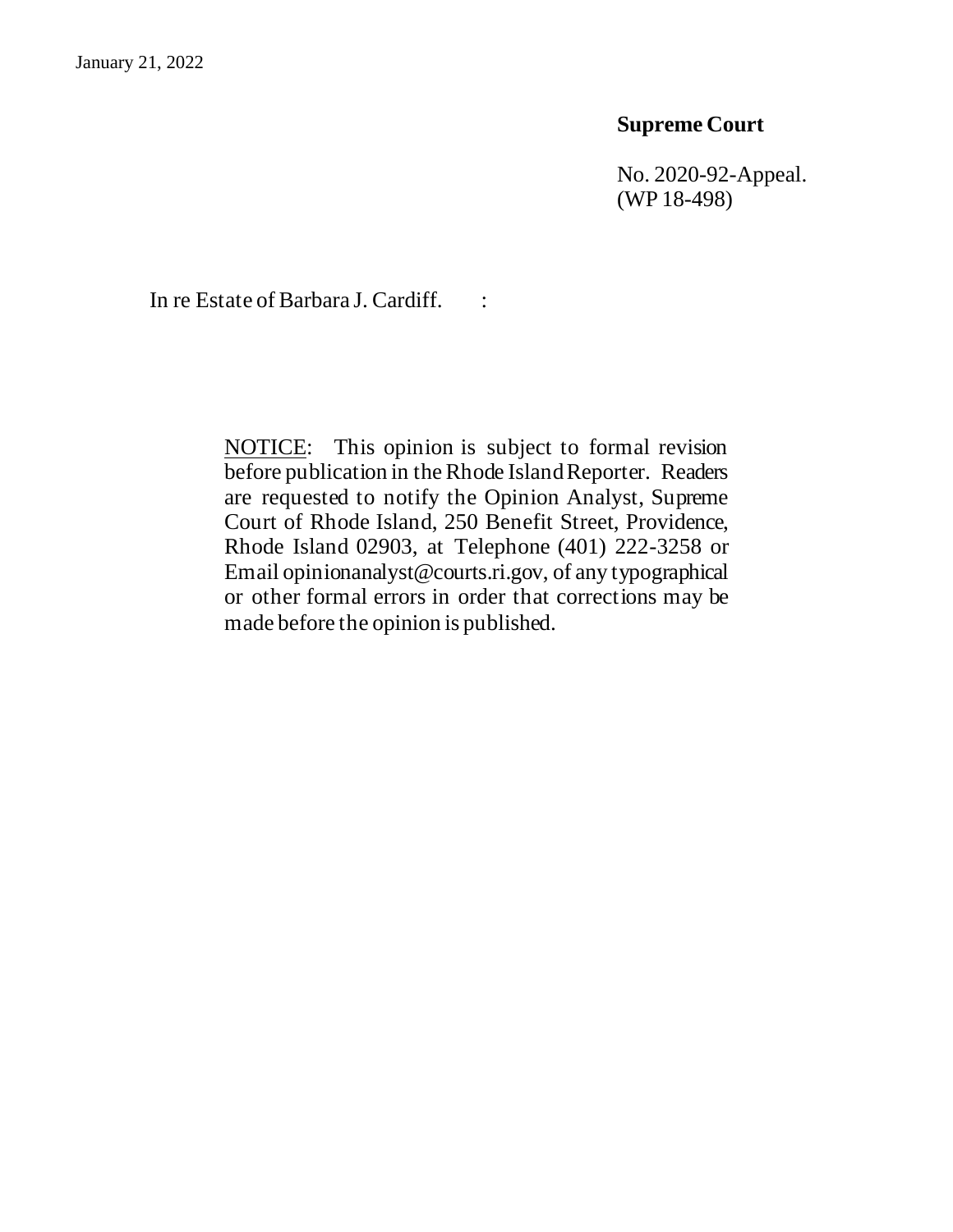## **Supreme Court**

No. 2020-92-Appeal. (WP 18-498)

In re Estate of Barbara J. Cardiff. :

Present: Suttell, C.J., Goldberg, Lynch Prata, and Long, JJ.

### **O P I N I O N**

**Chief Justice Suttell, for the Court.** The petitioners, Michael P. Cardiff, Christopher M. Cardiff, Andrea L. Morgan, and Jessica L. Murray, appeal from a Superior Court judgment affirming an order of the Westerly Probate Court admitting the "Last Will and Testament of Barbara J. Cardiff" (the will). On appeal, the petitioners argue that the trial justice erred in affirming the order of the probate court because, they allege, the will did not meet the necessary formalities of G.L. 1956 § 33-5-5.

This case came before the Supreme Court pursuant to an order directing the parties to appear and show cause why the issues raised in this appeal should not be summarily decided. After considering the parties' written and oral submissions and reviewing the record, we conclude that cause has not been shown and that this case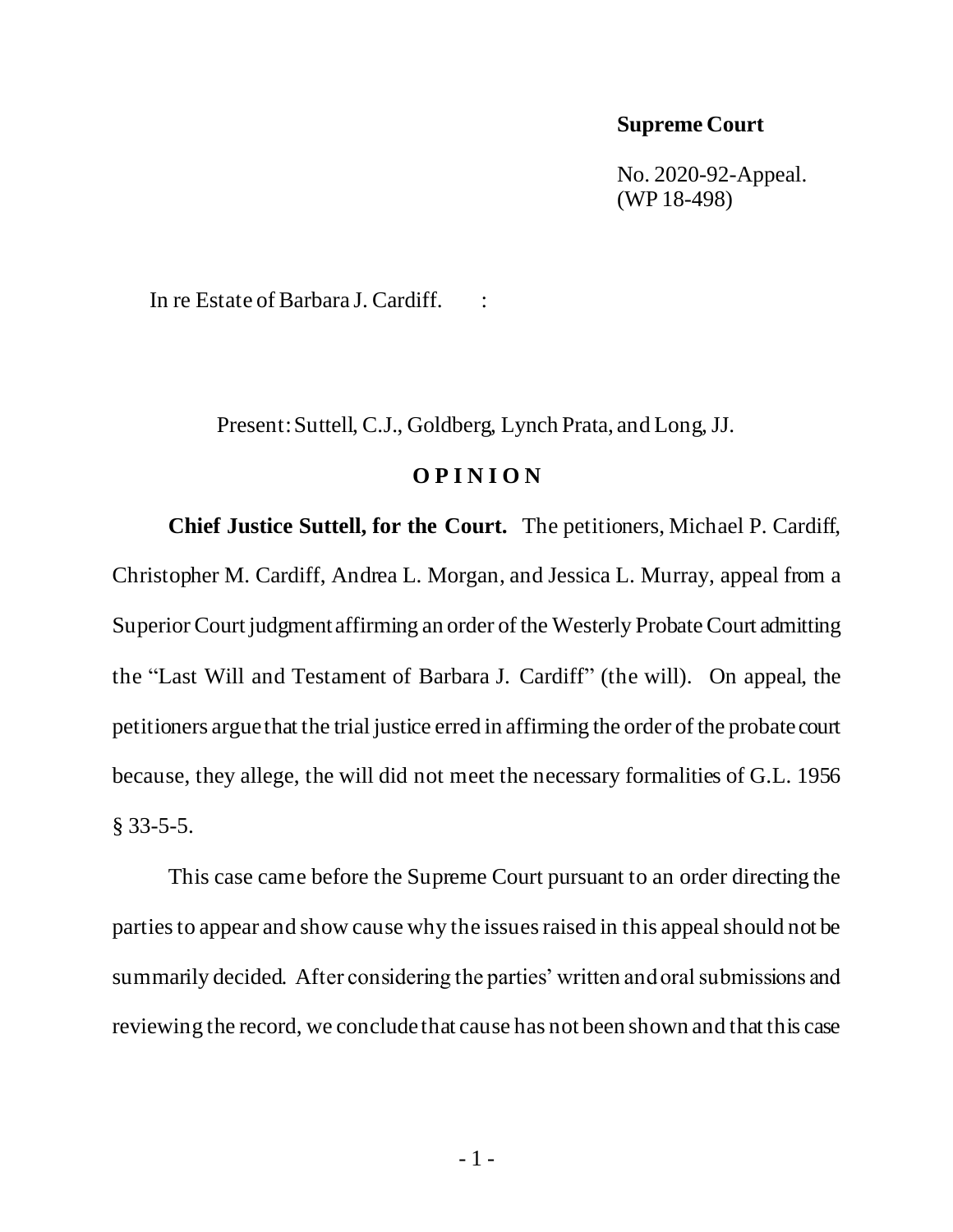may be decided without further briefing or argument. For the reasons set forth herein, we affirm the judgment of the Superior Court.

# **I**

## **Facts and Travel**

The testator, Barbara Cardiff, executed the will on February 10, 2016. The will included signatures from the testator, Christopher Fusaro, and Linda LaParle.

At the end of the will, the testator signed her name after a clause that reads:

"IN WITNESS WHEREOF, I have signed my name on this the [10 February 2016], at Westerly, Rhode Island, declaring and publishing this instrument as my Last Will, in the presence of the undersigned witnesses, who witnessed and subscribed this Last Will at my request, and in my presence."<sup>1</sup> After the testator's signature was the following clause:

> "SIGNED AND DECLARED by Barbara Cardiff on the \_\_\_ day of November, 2014 [*sic*] to be their Last Will, in our presence, at Westerly, Rhode Island, who at their request, in their presence and in the presence of each other, all being present at the same time, have signed our names as witnesses."

Fusaro's signature, printed name, and address, identifying him as "Witness #1[,]" appeared on the document below the clause. The line for "Witness #2" and the

<sup>&</sup>lt;sup>1</sup> We note that the typed words "day of November, 2015" were crossed out, and handwritten in was "10 February 2016[.]"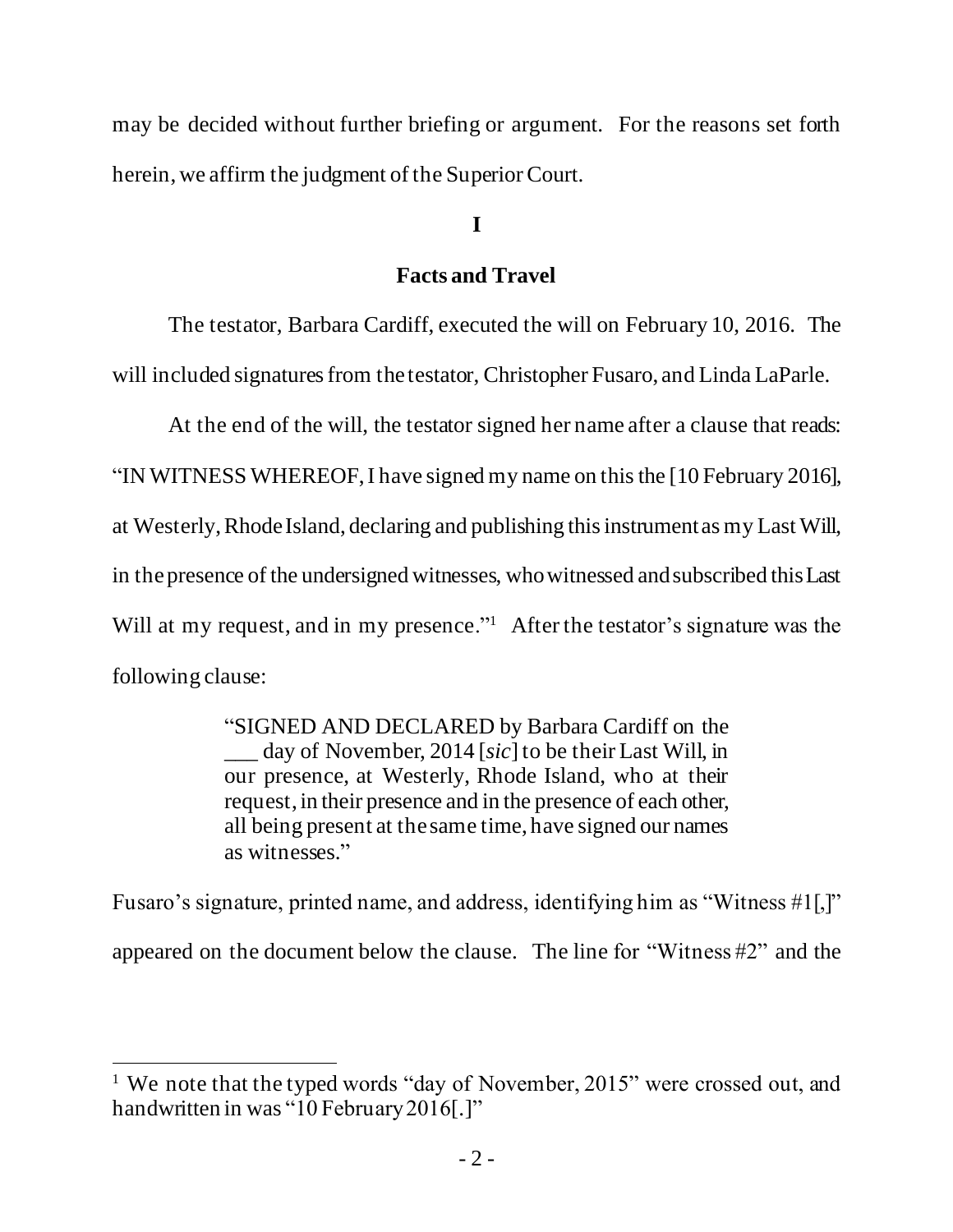accompanying information were left blank. The next clause in the will is entitled

"affidavit" and is followed by a notary clause, which states:

"In Westerly on this10th day of February, 2016 before me personally appeared the undersigned, who, being duly sworn, depose and say that: they witnessed the execution of the Last Will of Barbara Cardiff; that the signature to the Last Will is in the handwriting of the Testator or was made by some other person for the Testator, in the Testator's presence and by the Testator's express direction; that the Testator so subscribed the Last Will and declared the same to be their Last Will in their presence; that they thereafter subscribed the same as witnesses in the presence of the Testator and in the presence of each other; that at the time of execution of the Last Will the Testator appeared to be of sound mind and eighteen (18) years of age or over; and that the signatures of the witnesses on the Last Will are genuine.

"Subscribed and sworn to before me on the day and date first above written[.]"

LaParle's signature appears on the next line above the words "Notary Public<sup>[.]"</sup> A

stamp with the words "LINDA L. LAPARLE MY COMMISSION EXPIRES" is

affixed below the signature and the date "1/17/20" is handwritten next to the stamp.

The testator passed away on May 15, 2018; and, on June 15, 2018, her niece,

respondent Amy Campbell, filed a petition for probate of will in accordance with

G.L. 1956 § 33-22-2.<sup>2</sup> On June 19, 2018, Fusaro and LaParle each signed an

"Affidavit for Proof of Will[.]" The petitionerMichael Cardiff filed an objection to

<sup>2</sup> Matthew L. Lewiss, Ronald M. Byington, and Anthony M. Byington are also respondents.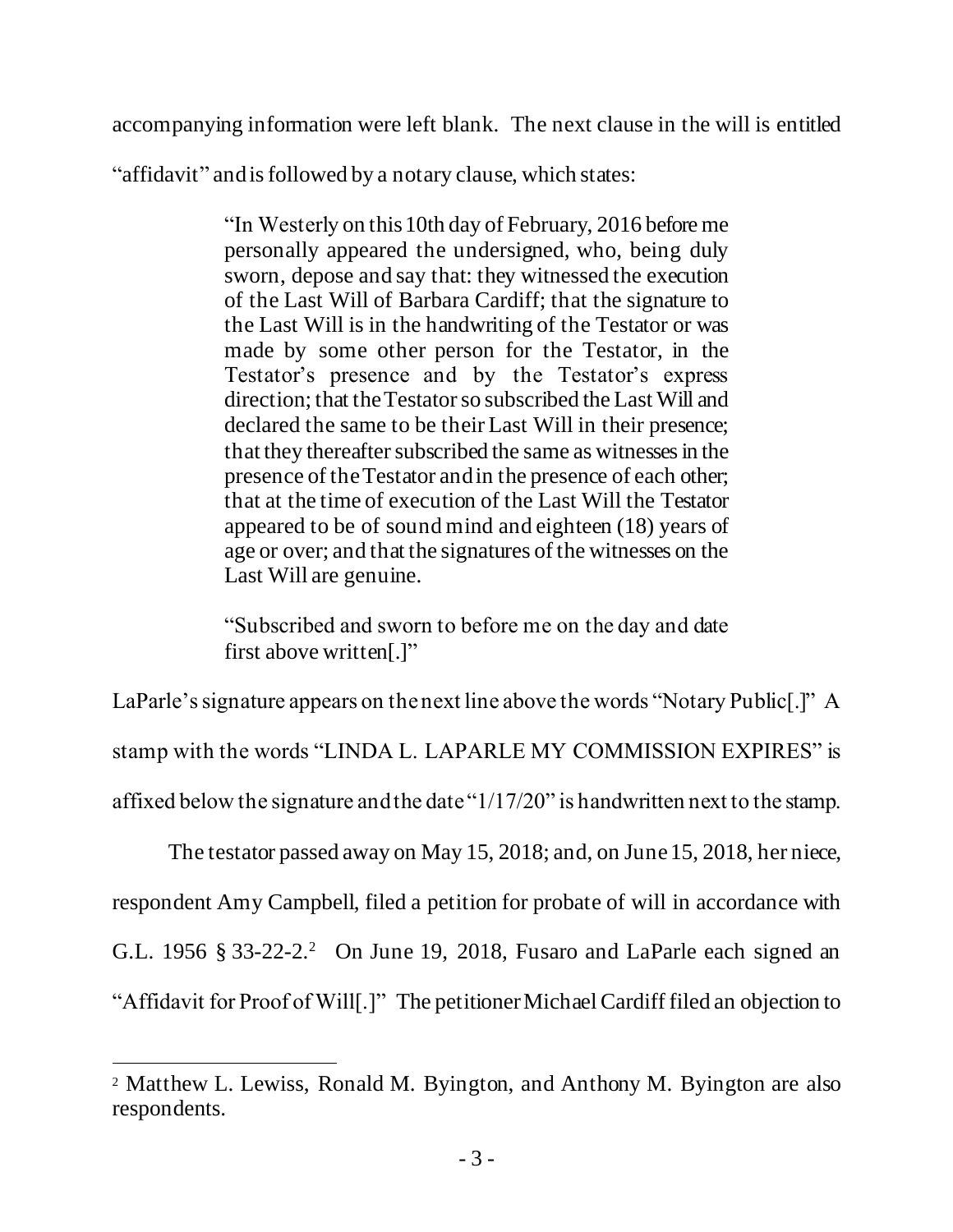entry of will on July 11, 2018, indicating that the will was "violative of the requirements for the execution of a [w]ill." An order entered by the probate judge on September 5, 2018, admitted the will to probate. On September 20, 2018, petitioners filed a claim of appeal with the probate court and, subsequently, on September 24, 2018, they filed a notice of complaint and appeal with the Superior Court.

Before the Superior Court, petitioners argued that the will does not conform with the requirements of § 33-5-5 because it was not subscribed by two witnesses; according to petitioners, only Fusaro subscribed as a witness. The petitioners submitted that LaParledid not subscribe as a witness, but rather as a notary public.

The trial justice issued a written decision on February 10, 2020, indicating that "[t]he precise issue before this [c]ourt is whether an individual who signs a will as a notary public may be a 'witness' in accordance with  $\S 33-5-5$ ." Ouoting this Court's precedent in *Estate of Giuliano v. Giuliano*, 949 A.2d 386 (R.I. 2008), interpreting § 33-5-5, the trial justice indicated that "a valid will in Rhode Island must be signed by the testator in the presence of two witnesses; those witnesses, in turn, must sign the will in the presence of each other." *Estate of Giuliano*, 949 A.2d at 392.

The trial justice determined that LaParle "was in fact a witness." She noted that § 33-5-5 does not define the term "witness," and quoted Black's Law Dictionary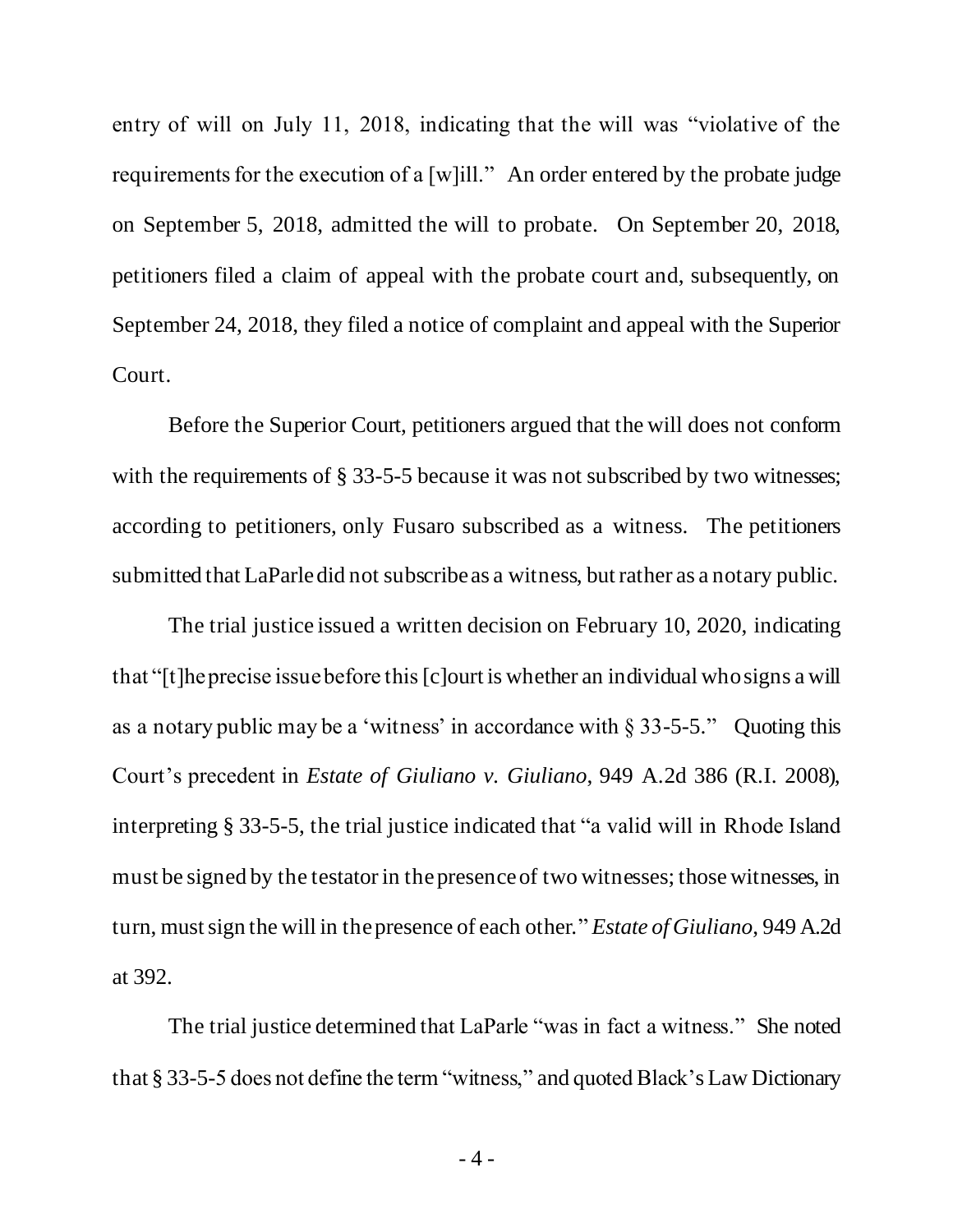for the definition that a "witness" is "[s]omeone who sees, knows, or vouches for something." The trial justice indicated that "[w]hether Ms. LaParle identified as a witness or a notary public at the time she signed the [w]ill" was "irrelevant" because, she found, such a determination "does not turn on labels." She further found that the will and the surrounding circumstances demonstrated compliance with § 33-5-5 because the testator, Fusaro, and LaParle all signed in each other's presence, based on the language in each attestation clause and the notary clause. She additionally noted that both Fusaro and LaParle confirmed the circumstances in their respective affidavits.

The trial justice, therefore, affirmed the order of the probate court admitting the will to probate. Judgment entered on February 17, 2020. The petitioners filed a timely notice of appeal to this Court on March 6, 2020.

#### **II**

#### **Standard of Review**

"We review questions of statutory interpretation *de novo*." *Butler v. Gavek*, 245 A.3d 750, 754 (R.I. 2021) (quoting *Mello v. Killeavy*, 205 A.3d 454, 459 (R.I. 2019)). "It is well settled that when the statutory language is clear and unambiguous, we give the words their plain and ordinary meaning." *Id.* (quoting *Bayview Loan Servicing, LLC v. Providence Business Loan Fund, Inc.*, 200 A.3d 153, 157 (R.I. 2019)). However, when this Court is "faced with an ambiguous statute," it will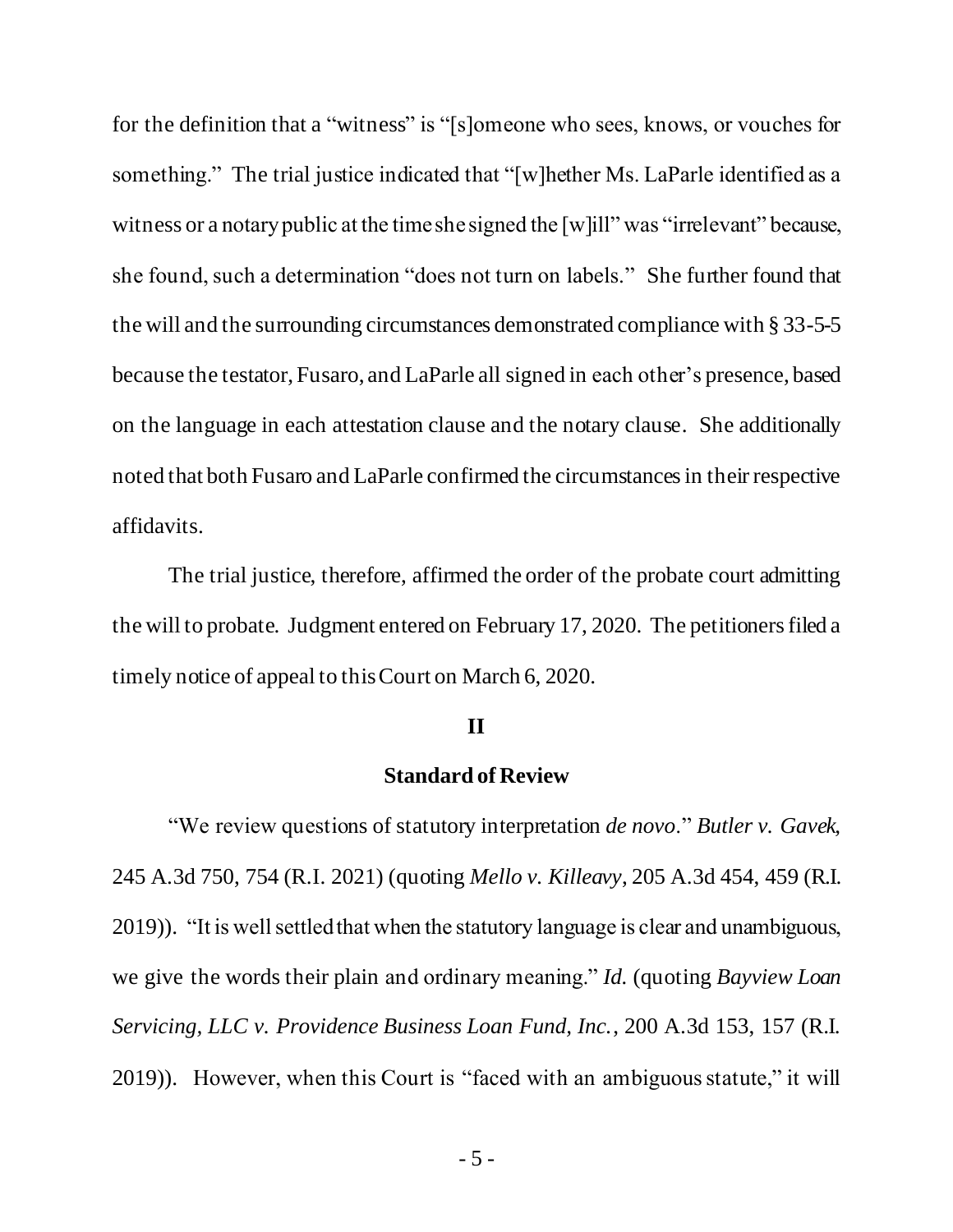"apply the rules of statutory construction and examine the statute in its entirety to determine the intent and purpose of the Legislature." *Crenshaw v. State*, 227 A.3d 67, 71 (R.I. 2020) (quoting *Powers v. Warwick Public Schools*, 204 A.3d 1078, 1086 (R.I. 2019)).

#### **III**

### **Discussion**

On appeal, petitioners argue that the trial justice erred in finding that LaParle was a witness to the execution of the testator's will. The crux of their argument is that, because she signed the document in her capacity as a notary, LaParle cannot also simultaneously be considered a witness to the testator's execution of the will. In support of this argument, petitioners assert that LaParle herself stated in her affidavit that she intended to sign the document as a notary and not as a witness to the execution of the will, and therefore, petitioners claim, her "mental act was that of a notary to the witness'[s] signature and not as a witness to the execution of the [w]ill by the [t]estator." They further contend that LaParle served only "as notary to the signature of the sole witness, Mr. Fusaro."

In response, respondents assert that the requirements of  $\S$  33-5-5 were satisfied because LaParle attested and subscribed the will in the presence of the testator. The respondents argue that "LaParle's presence and observations when [the testator] and Fusaro signed the will relate to attestation" and that "[h]er signature on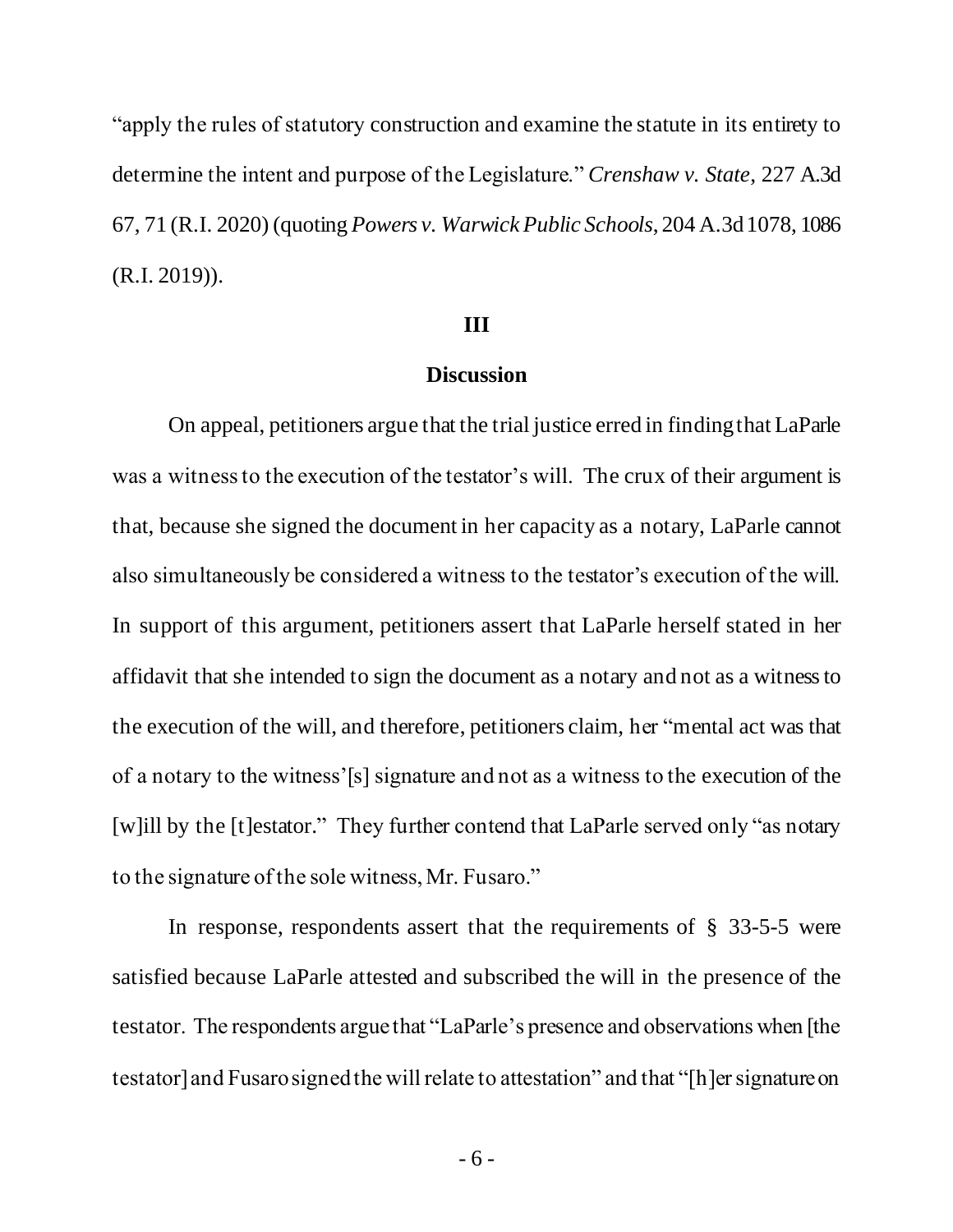the instrument relates to subscription." They submit that whether LaParle intended to sign the will as a witness was irrelevant, because "she 'subscribed' the will by signing it and 'attested' Mrs. Cardiff's signature by attending the event with Fusaro and observing what happened."

At issue, therefore, is whether the will meets the requirements set forth in § 33-5-5. Section 33-5-5 provides that:

> "No will shall be valid, except as provided in §§ 33-5-6 and 33-5-7, unless it shall be in writing and signed by the testator, or by some other person for him or her in his or her presence and by his or her express direction; and this signature shall be made or acknowledged by the testator in the presence of two (2) or more witnesses present at the same time, and the witnesses shall attest and shall subscribe the will in the presence of the testator, but no form of attestation shall be necessary, and no other publication shall be necessary."

Simply put, as the trial justice here quoted in her decision, "a valid will in Rhode Island must be signed by the testator in the presence of two witnesses; those witnesses, in turn, must sign the will in the presence of each other." *Estate of Giuliano*, 949 A.2d at 392.

This Court addressed a similar question to the one raised in this case in *Merrill v. Boal*, 47 R.I. 274, 132 A. 721 (1926). In *Merrill*, the testator's signature was witnessed by two people: "one person \* \* \* wrote his name to the left of" the testator "and under the words 'in presence of[,]'" and the second person "instead of signing as did the first, wrote the ordinary acknowledgment clause, signed his name, affixed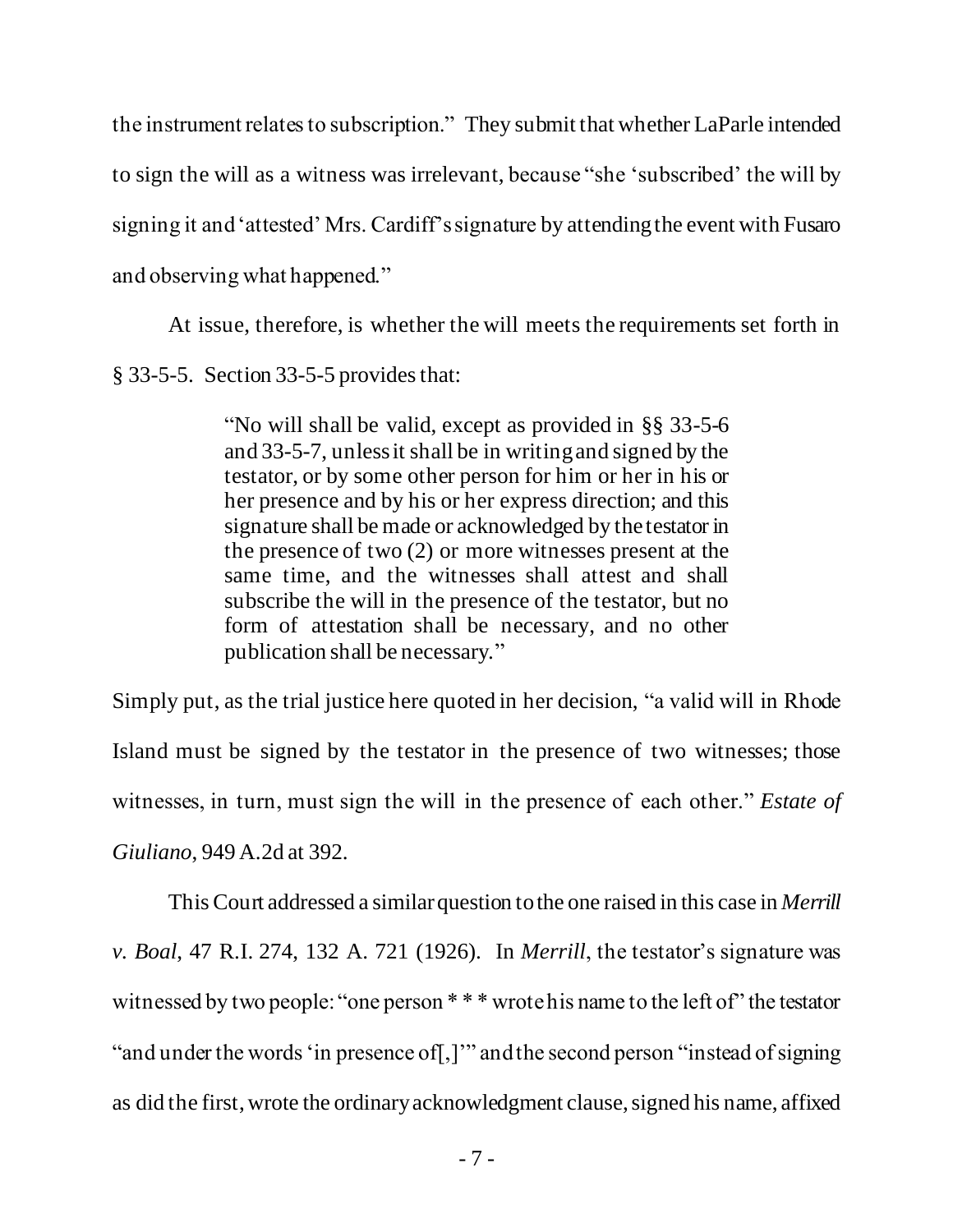his official seal, and wrote beneath his signature the words 'Notary Public.'" *Merrill*,

47 R.I. at 280, 132 A. at 724. The appellees in *Merrill*submitted "that the second

witness, because of his taking the acknowledgment and signing as notary public, did

not attest and subscribe the will as required by section 4303, G. L. 1923."<sup>3</sup> *Id.* 

There, the Court considered whether "the second person signing [was] any

less a witness because he did more than was required by statute[.]" *Merrill*, 47 R.I.

at 280, 132 A. at 724*.* The Court observedthat

"[t]he authorities hold that, if a person who is called upon to witness a will attaches to the instrument his official certificate of the maker's acknowledgment of the due execution thereof, such unnecessary acts are mere surplusage and do not affect the validity of his signature as a witness to the will." *Id.* at 280-81, 132 A. at 724.

<sup>3</sup> We note that, in *Merrill v. Boal*, 47 R.I. 274, 132 A. 721 (1926), the Court considered the requirements of § 4303, G.L. 1923, which is, in essence, identical to G.L. 1956 § 33-5-5. Section 4303 stated:

<sup>&</sup>quot;No will shall be valid, excepting as provided in sections twenty and thirty-six of this chapter, unless it shall be in writing and executed in a manner hereafter prescribed; that is to say, it shall be signed by the testator, or by some other person for him in his presence and by his express direction; and such signature shall be made or acknowledged by the testator in the presence of two or more witnesses present at the same time, and such witnesses shall attest and shall subscribe the will in the presence of the testator, but no form of attestation shall be necessary, and no other publication shall be necessary." Section 4303, as codified in G.L. 1923, title XXIX, ch. 298, § 13.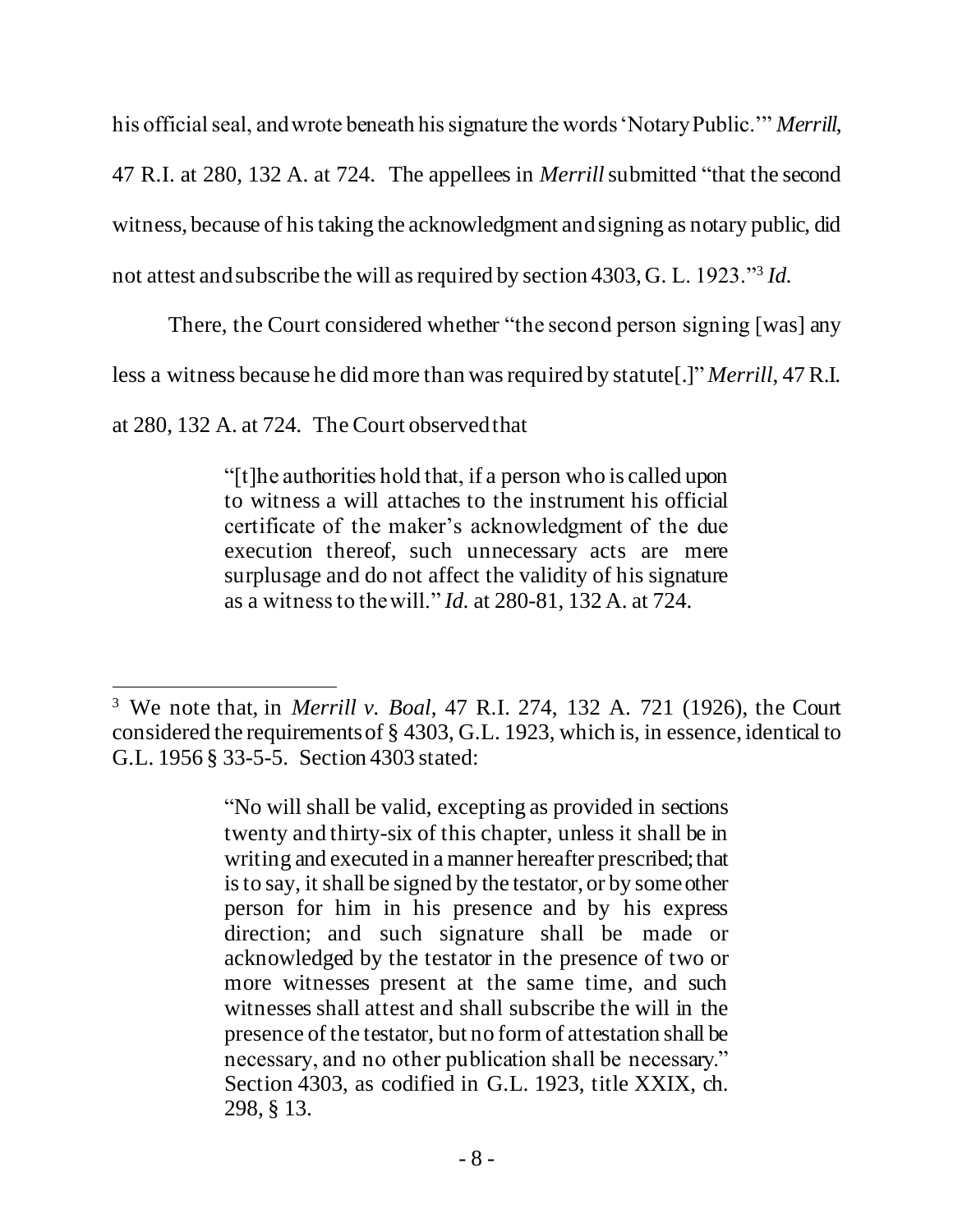The Court ultimately concluded that the notary public was a witness to the execution of the will. *Id.* at 281, 132 A. at 724.

We see little difference between *Merrill* and the case at bar. *See Merrill*, 47 R.I. at 280, 132 A. at 724. Signing the will in her capacity as a notary does not mean that LaParle was not a witness; she simply went beyond what was required under § 33-5-5. *See id.* at 281, 132 A. at 724 ("It cannot be that doing more than the statute requires, and including all the essentials of what it does require, fails for not obeying the statute. The greater must include the less." (quoting *In Re Bybee's Estate*, 160 N.W. 900, 902 (Iowa 1917))).

In reviewing the language of the will, we note that the testator's signature followed: "I have signed my name \* \* \* in the presence of the undersigned witnesses, who witnessed and subscribed this Last Will at my request, and in my presence"; Fusaro's signature followed: "SIGNED AND DECLARED \* \* \* in their presence and in the presence of each other, all being present at the same time, have signed our names as witnesses"; and LaParle's signature followed: "[*s*]*ubscribed* and sworn to before me[.]" (Emphasis added.) It is therefore clear that the testator, Fusaro, and LaParle each signed the will in the presence of one another, thus satisfying the "subscribe and attest" requirements of § 33-5-5. *See* Black's Law Dictionary 1727 (11th ed. 2019) (defining "subscription" as "[t]he act of signing one's name on a document"); Black's Law Dictionary 158 (11th ed. 2019) (defining "attest" as "[t]o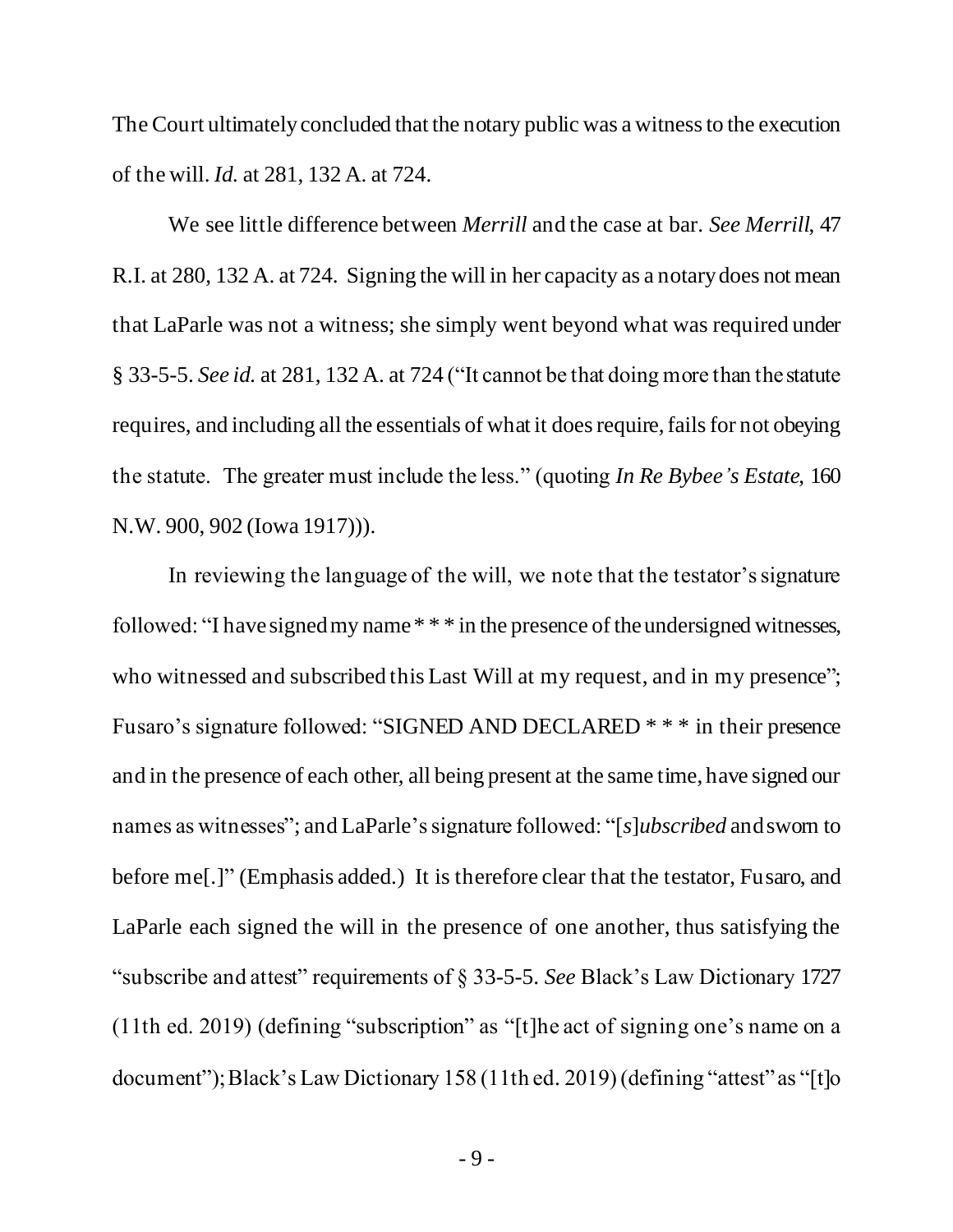bear witness"). Furthermore, § 33-5-5 makes clear that "no form of attestation shall be necessary[.]"

Accordingly, the trial justice did not err in affirmingthe order of the probate court, denying the petitioners' probate appeal, and finding that LaParlewas a witness to the execution of the testator's will.

# **IV**

# **Conclusion**

For the reasons set forth herein, we affirm the judgment of the Superior Court. The record may be returned to the Superior Court with direction to remand the case to the Westerly Probate Court for proceedings consistent with this opinion.

Justice Robinson did not participate.